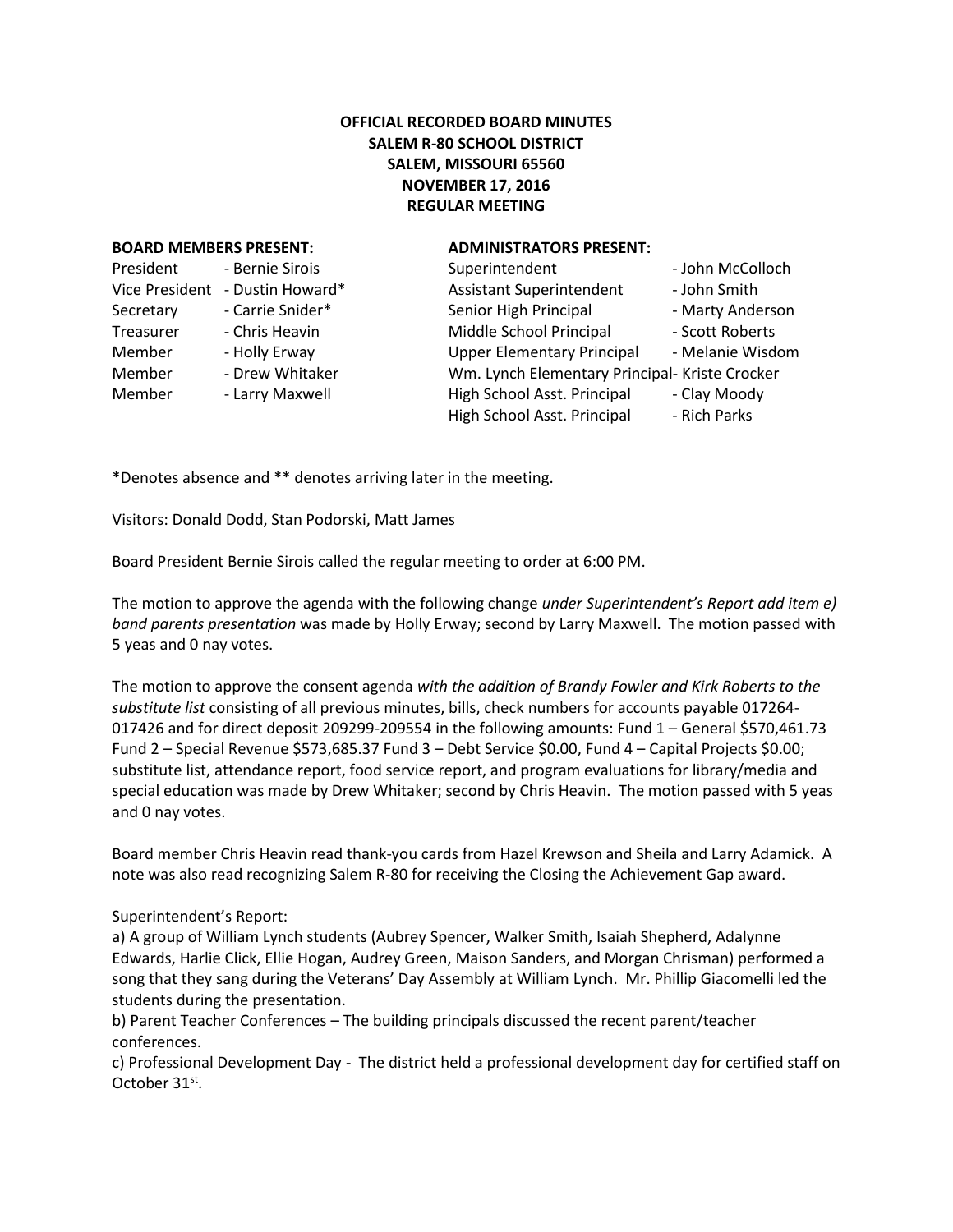d) Assistant Superintendent John Smith discussed the 2016 APR results. Salem R-80 received a score of 97.1% which was the highest in the SCA conference.

e) The band parents organization gave the BOE a presentation concerning all the duties of the organization and introducing the officers.

Principal's Report

- William Lynch Elementary
- Students of the Month: Owen Parker, Henry York, Brayden Halinar, Jeffrey Chen, Quin Dahms, Aubrey Spencer, Isaiah Shepherd, Hannah Prugh, Eli Young, Luke Christesen, Colton Mink, Jane Roberts, and Brinkley Tripp.
- Our Veterans Day Assembly was very successful. The students performed for our special guests.
- Our second Superhero lunch will be Nov. 22nd. Specialist Ashley Floyd will be our Guest Superhero.
- Second round of dental exams are complete. We are thankful for this service for our students who might not have access to dental care otherwise.
- $\bullet$  Our Holiday Music Program will be at 6 pm on Dec. 6<sup>th</sup> at the High School Gym.
- The Friends of William Lynch will be having a Winter Carnival following the parade on December 3rd from 5:30-8:30 at William Lynch.
- WLE attendance: 85.3% of WLE students have been at school 90% of the time or more. 79.7% of kindergarten students have been present 90% or more, and 90.5% of first graders have been present 90% or more.
- Ongoing outreach efforts: Students and staff will be collecting canned goods for the Sakelaris Fill-a-Ford food drive which will benefit local food pantries. Kindergarten is sponsoring a PJ Drive for children in foster care and shelters.
- Upper Elementary
- We had 95% of our students here 90% of the time in the month of October. As of the October attendance report, we currently have 33% of our students with 100%.
- Congratulations to the following students for being nominated for August Student of the Month: 2<sup>nd</sup> grade-Courtney Mendenhall, Brody Ray, Addison Stewart, Jazmyn Cofield, Nicholeen Maize, Carlisle Horton, Hailee Mendenhall, Lillie Thompson-Howell; 3rd grade-Maggie Hogan, Ira Barton, Titan Shepherd, Riley Remster, Aly Schafer, Jaid Morgan, Meagan Crow, Alex Roberts, Marcus Maize; 4<sup>th</sup> grade-Timothy Robinson, Kaylynn Sites, Savannah Garn, Xaydin Kaffer, Zachary Wood, Jaydn Atkinson, Apsen Toman, Ryker Major; 5th grade-Ben Snider, Breanna Garrett, Abby Hutto, Ethan Hedrick, Savannah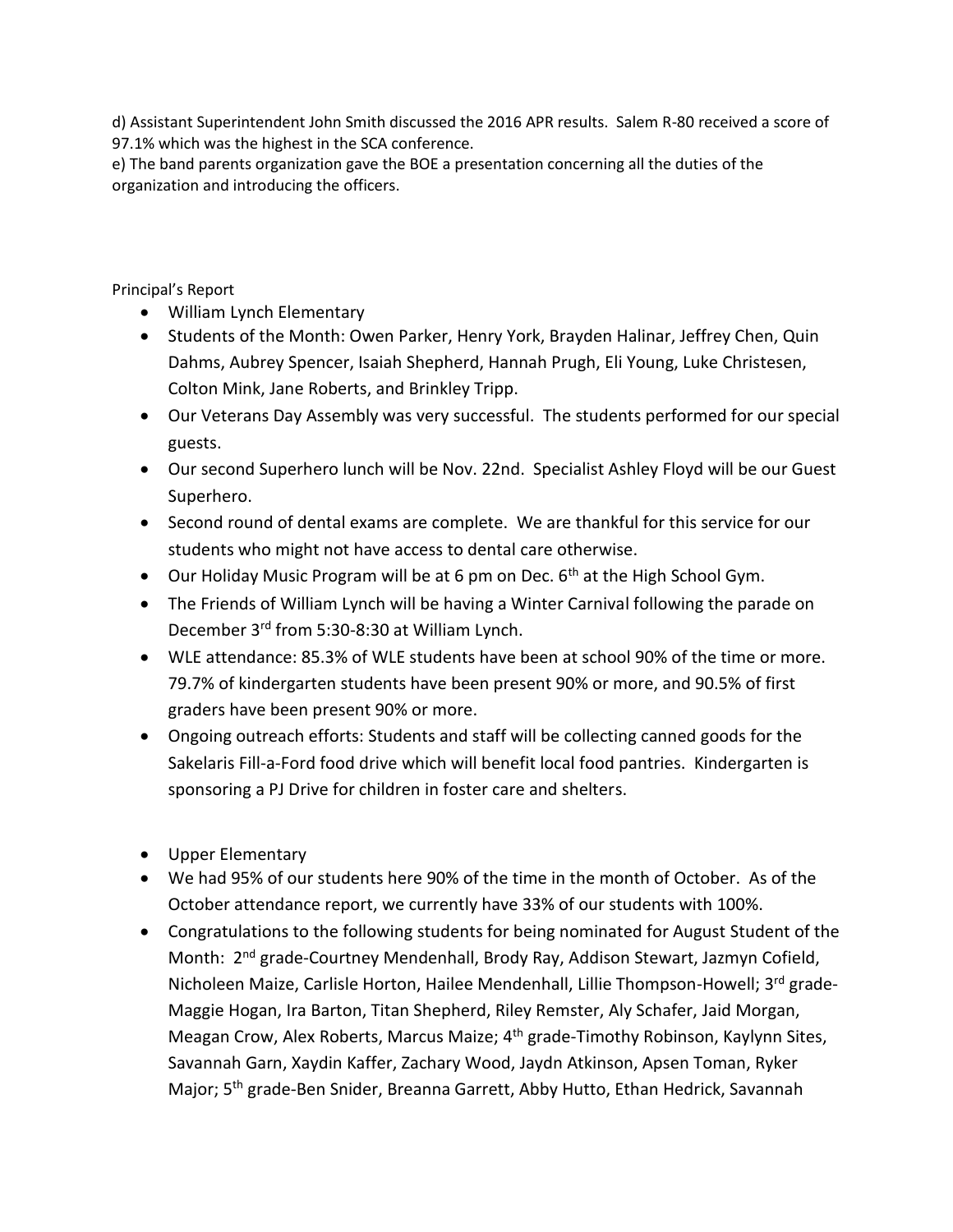Smith, Joshua Wheeler, Ayva Callicutt, Abby Hutto and Andrew Smith. *Winners drawn for slushes were: 2nd grade-Nicholeen Maize, 3rd grade-Marcus Maize, 4th grade-Timothy Robinson, and 5th grade-Ayva Callicutt.* 

- Our building is currently participating in the "Funds for the Freezer" campaign to assist the local food pantry this holiday season. Students are bringing in change and any class raising over \$100 will receive a pizza party.
- $\bullet$  We appreciate the SMS and SHS choirs and bands for coming to visit us on the 27<sup>th</sup>. Our students really enjoyed their performances.
- $\bullet$  Our 2<sup>nd</sup>/3<sup>rd</sup> grade students put on a wonderful, silly fun concert on the 25<sup>th</sup> of October. As always, Mrs. Beasley had them moving and shaking.
- $\bullet$  Our 4<sup>th</sup>/5<sup>th</sup> grade winter music program will be December 6<sup>th</sup> at 7:00 in the SHS Gymnasium. As always, Mrs. Beasley and her students will be putting on a fantastic, fun program for us to enjoy. Come join us, if you can. William Lynch will be performing prior to our show at 6:00.
- We had 95% of our parents here for conferences. Our teachers have worked for several weeks to get everyone accommodated to come in for a conference with them and we appreciate their hard work.
- $\bullet$  We are excited to have the SMS Beta Club coming on November 18<sup>th</sup> to help us in our classrooms.
- Several of our classes celebrated Veterans' Day with numerous activities. We were honored to have several Veterans come in and speak to our classes and eat lunch with us afterward.
- Middle School
- Attendance at SMS August 17—November 15, 2016 is **96.2%**. 226 students enrolled at SMS. 203 of 226 students are at 90% or better in attendance. This is 90.6% of student population.
- Congratulations our SMS Girls Basketball Team for completion of successful season. The team ended the year at 7-5 and took third place in the Oak Hill R-1 Girls Tournament. Boys basketball season is underway.  $7<sup>th</sup>$  grade team is currently 0-2 and the  $8<sup>th</sup>$  Grade team is 0-5.
- BIG 5 Report for October 2016 is attached.
- Congratulations to our November students of the month: Jazymne Young and Will Christesen—6<sup>th</sup> Grade; Jordan Schneider and Dominick Pickett—7<sup>th</sup> Grade; Jodi Gotchal and David Schott—8<sup>th</sup> Grade and our November Teacher of the Month is Ms. Janet Kratz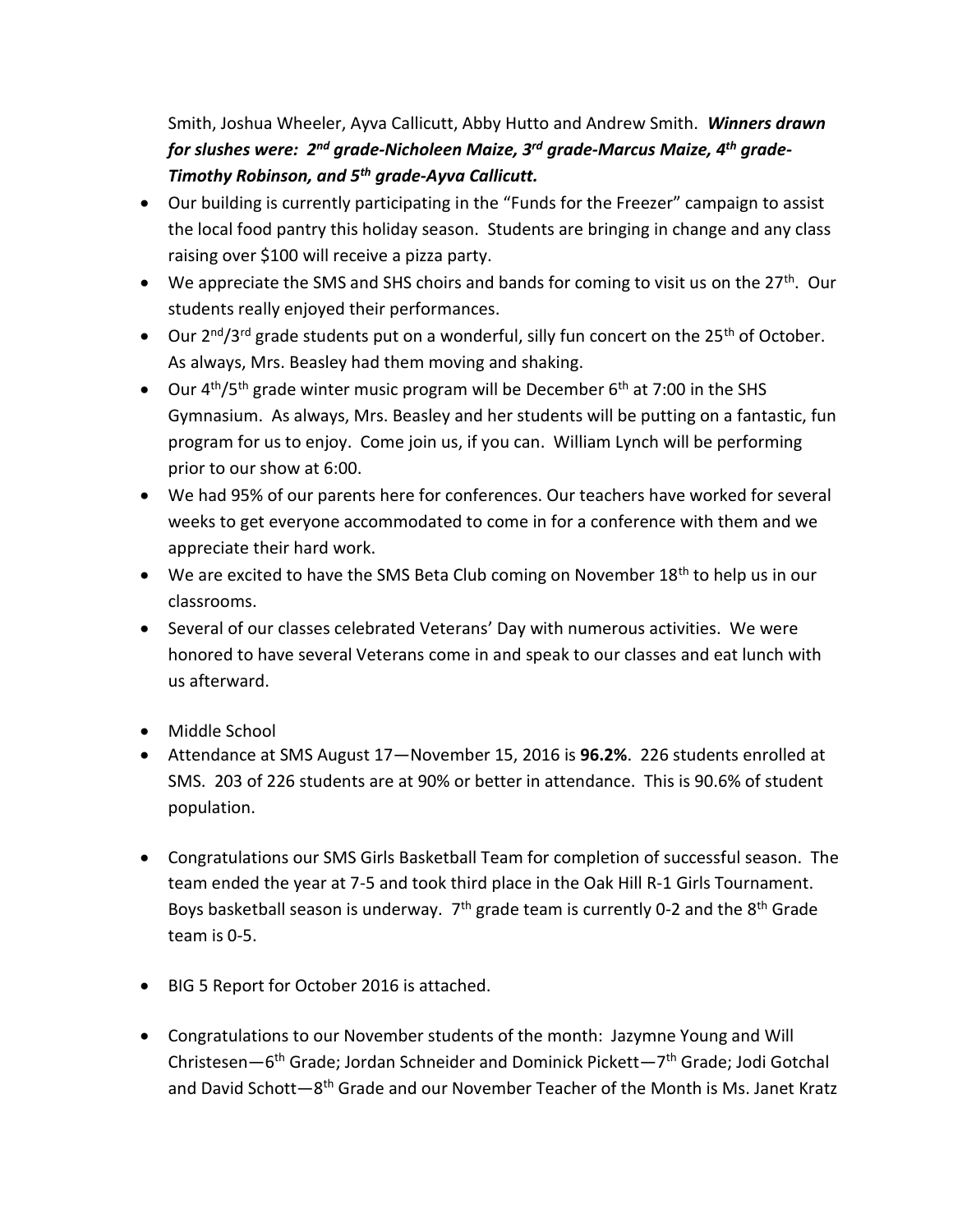- Finals at Salem Middle School will be as follows: December  $14<sup>th</sup>$  hours 3,5,7; December 15<sup>th</sup>—hours, 1,4,6; December 16<sup>th</sup>—2<sup>nd</sup> hour.
- Staff will participating in a door decorating contest for the holiday season and in Pedro's Ugly Sweater Contest.
- **•** December  $16<sup>th</sup>$  beginning  $3<sup>rd</sup>$  hour—Attendance and Honor Roll Celebration with Ice Cream!
- Revised Salem Middle School Vision: THE VISION OF SALEM MIDDLE SCHOOL IS BASED UPON OUR BELIEFS:
- Developing respect, responsibility, and resourcefulness
- Encouraging positive family involvement
- Promoting teamwork and collaboration
- Preparing for success in learning and for a life of learning
- Challenging students through rigorous academic opportunities
- 71% of our students signed the Safe and Sober Pledge during our Red Ribbon Week activities.
- High School
- Board Liaison- Madie VanDien
- American Government EOC Testing will be conducted on 12/6 and 12/7.
- Student of the Month
	- o Madi Woolf
	- o Jordan Jadwin
- Attendance
	- $O$  90/90-89.37
- Enrollment
	- o 589
- Ideas and innovation conference- 12/6 We will be taking a group of students to this conference for the second year.
- Internships
	- $\circ$  We have been working with the Community GRO group in order to establish a community wide Internship program.
- $\bullet$  PLC
	- o We have initiated training and work on Curricular Mapping, Pacing Guides and the identification of Essential Curricular Standards.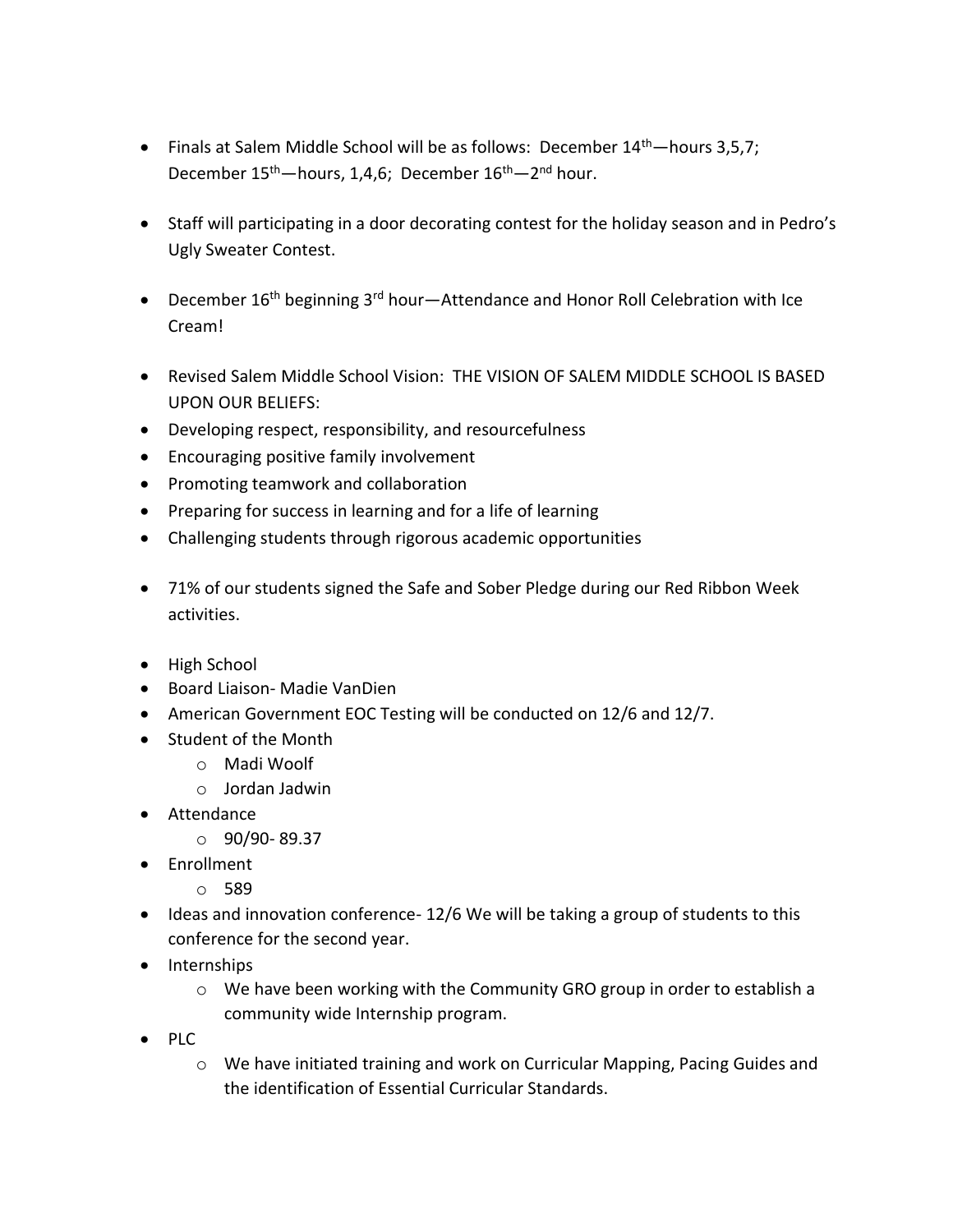- Upcoming Events
- November  $19<sup>th</sup>$  SCA Festival All Conference Vocal Rehearsals and Competition
	- o Grades 9-12 Chamber Singers all day Willow Springs, MO
- November 29<sup>th and 30th</sup> Teens Against Tobacco Use Presentations J. Doddema Upper Elem./Rural Schools.
- **•** December  $1^{st}$  Trees and Trains Performance E. Russell 6:30 p.m.
- December  $2^{nd}$  Echo Bluff Tree Lighting Performance E. Russell Chamber Singers 7:30 p.m.
- December  $3^{rd}$  All State Band Auditions D. Schatz Grades 9-12 Hickman High School
- December  $3<sup>rd</sup>$  Christmas Parade Salem Marching Blue
- **•** December  $3^{rd}$  FFA Fruit Sales Pickup 7:00 a.m.
- **•** December  $6^{th}$  EOC American Government Testing 8:15 a.m. 3:00 p.m.
- December  $7<sup>th</sup>$  Girls JV Basketball Tournament St. James, MO
- December  $7<sup>th</sup>$  Holiday Concert Rehearsal E. Russell Grades 9-12 Concert Choir and Chamber Singers  $-1:00$  P.M.  $-3:00$  P.M.
- **•** December  $7<sup>th</sup>$  EOC American Government Testing 8:15 a.m. 3:00 p.m.
- December  $8<sup>th</sup>$  Girls Basketball JV Tournament St. James, MO
- **•** December  $8<sup>th</sup>$  Girls Basketball West Plains, MO 6:00 p.m.
- **•** December  $8<sup>th</sup>$  Boys Basketball Salem, MO 6:00 p.m.
- BASIC Vocal Performance First Baptist Church Grades 9-12 Chamber Singers 11:45 a.m. – 1:30 p.m. – E. Russell
- **•** December  $9<sup>th</sup>$  Girls Basketball JV Tourney St. James, MO
- **•** December  $9^{th}$  Boys Basketball St. James, MO 5:00 p.m.
- December  $9^{th} 9^{th}$  Grade Boys Basketball St. James, MO 5:00 p.m.
- **•** December  $10^{th}$  Bonebrake Concert Performance E. Russell 7:00 p.m.
- December  $10^{th}$  Girls Basketball JV Tourney St. James, MO
- **December 10<sup>th</sup>** Band Winter Concert D. Schatz Grades 6-12 4:00 p.m. 6:00 p.m.
- **•** December  $11<sup>th</sup>$  Holiday Concert All Choir E. Russell Concert at 2:00 p.m.
- December  $12<sup>th</sup>$  Girls Basketball JV Tourney St. James, MO
- December  $12^{th}$  Girls Basketball Varsity Tourney Sullivan, MO
- December  $13<sup>th</sup>$  Girls Basketball JV Tourney St. James, MO
- December  $13<sup>th</sup>$  Girls Basketball Varsity Tourney Sullivan, MO
- **•** December  $13<sup>th</sup>$  Boys Basketball Salem, MO 6:00 p.m.
- December  $13<sup>th</sup> 9<sup>th</sup>$  Boys Basketball Salem, MO 6:00 p.m.
- December 14<sup>th</sup>- Girls Basketball JV Tourney St. James, MO
- December  $14<sup>th</sup>$  Girls Basketball Varsity Tourney Sullivan, MO
- December  $15<sup>th</sup>$  Girls Basketball Varsity Tourney Sullivan, MO
- **December**  $15<sup>th</sup>$  **Boys Basketball Licking, MO 6:00 p.m.**
- December  $15^{th} 9^{th}$  Boys Basketball Licking, MO 5:00 p.m.